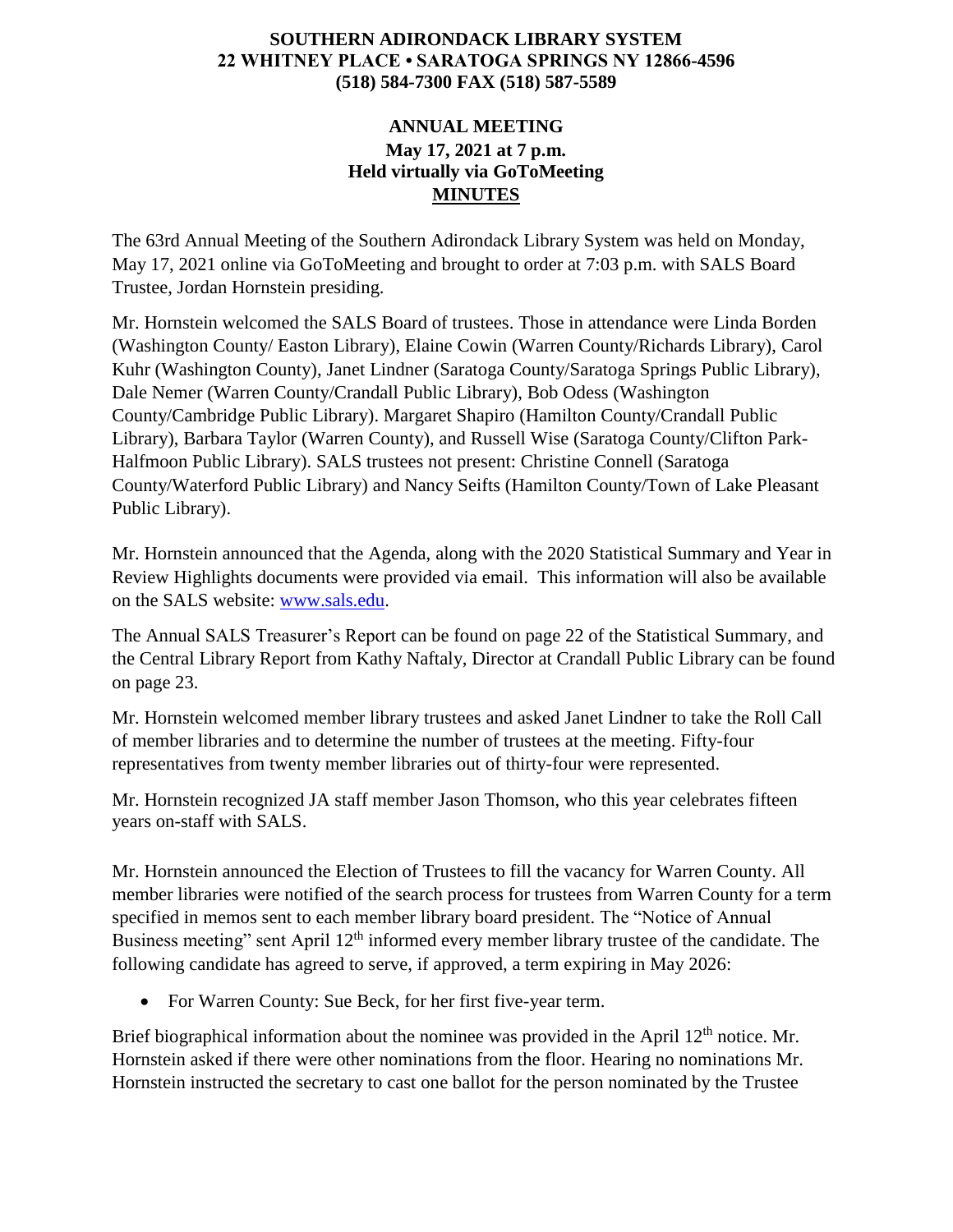Nominating Committee who is hereby elected by acclamation by the trustees of the member libraries of the Southern Adirondack Library System.

Mr. Hornstein introduced Sara Dallas, SALS Director.

Mrs. Dallas began her remarks noting that "Because libraries bring people together even when we have to stay apart" describes 2020.

Despite a decrease in state aid, local businesses shutting down, and social unrest, the SALS library community continued to work toward a common goal – helping our communities stay connected and informed during the pandemic.

Mrs. Dallas recognized Alex Gutelius for leading weekly Director's Council meetings. These virtual gatherings allowed us to navigate the maze of decisions, policy, and procedural changes, providing support during a challenging year.

Additional thanks go to the SALS and JA staff for helping libraries offer continual virtual services. In a matter of days, patrons could register for e-cards, and staff transitioned to work and collaborate remotely through Office 365.

Throughout the pandemic, we became comfortable with virtual meetings, reminded people about the importance of participating in the U.S. Census, assisted patrons in finding credible sources of information, provided WiFi beyond our walls, utilized technology to meet our communities' needs, and provided resource lists meant to help combat systemic racism.

Mrs. Dallas closed by thanking the SALS board for supporting the SALS and JA staff during the course of the year.

Mr. Hornstein asked if there were any questions for the Board or the Director.

Mr. Hornstein introduced Erica Freudenberger, SALS Outreach Coordinator, for an update on the SALS 2022-2026 Plan of Service.

Mrs. Freudenberger shared an overview of the Plan of Service. This is a document required by the NYS Division of Library Development. It serves as an organizational roadmap, assisting SALS with aligning our services and resources with our member libraries' needs. As we proceed through the plan period, we can also use it to measure success.

Focus group sessions bring together specific groups to ask broad questions about current SALS services, member libraries' priorities, identification of what's missing, and hopes for our future.

The process includes everyone in the SALS ecosystem including SALS staff, library directors, corrections librarians, friends & volunteers, library trustees, and library staff. The more participation we have from each group, the better SALS will be able to serve the whole.

The Plan of Service team, led by Mrs. Freudenberger, began gathering data in March and will continue through June. Afterwards we will aggregate both the qualitative data from these sessions and quantitative data from the ILS and other sources. We will then identify the necessary services, implement those, and ultimately measure how we do through surveys.